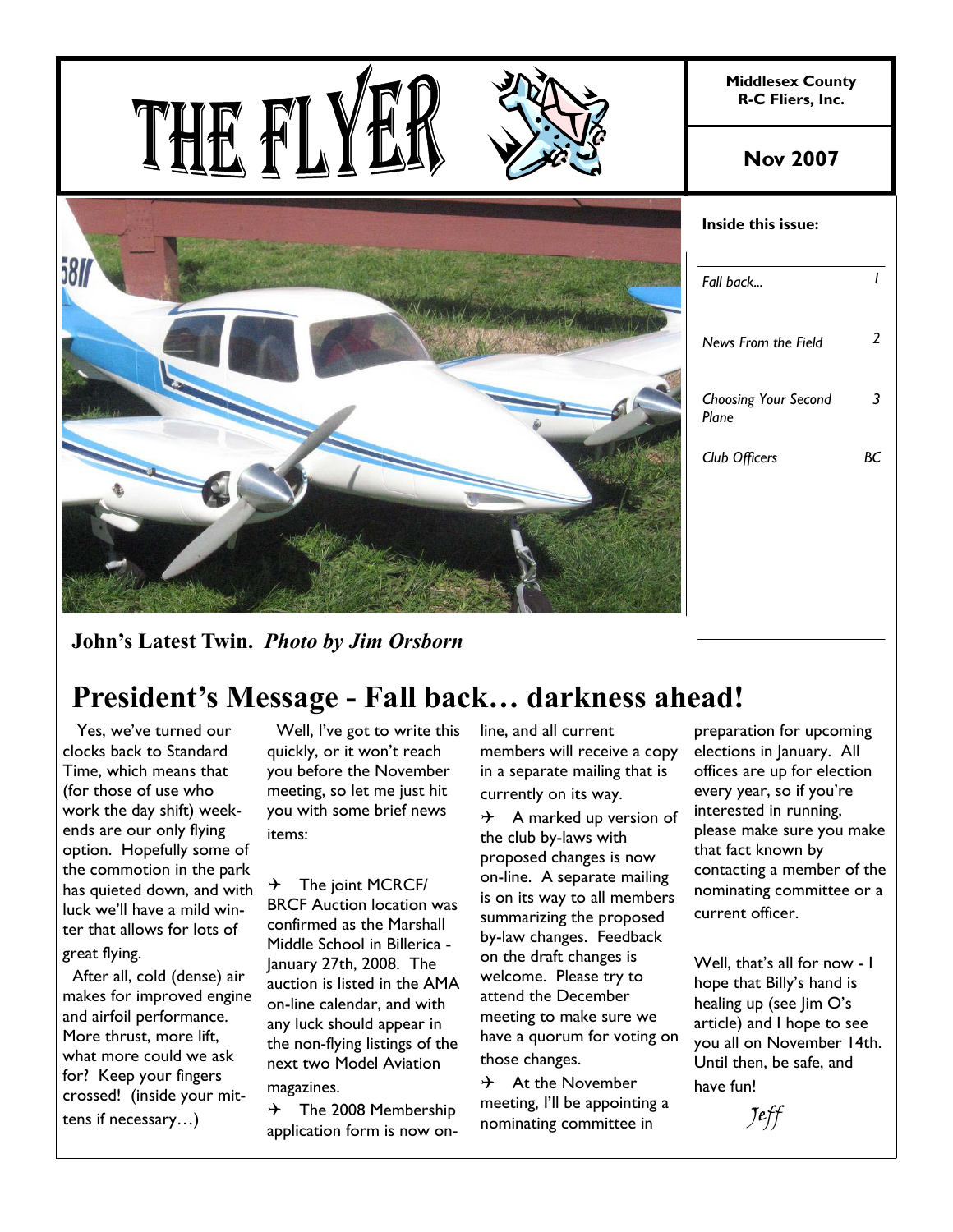## **News From the Field** *by Jim Orsborn*

 Wow does time fly when you're not having fun! Yes, somehow I've missed last month's Newsletter and almost missed this one too. I won't go into too much detail, but work, business trips, family trips and even work around the house have consumed most of my free time. I hope that you have faired better and been able to visit the field frequently.

 I did purchase a profile CAP232 that I'm trying to fly. My first four stroke (Saito 82) is up front. I'm still trying to break in the engine, and hoping that it will eventually lean out and stop drinking fuel.

 Rich keeps telling me that I'm going to love the plane once the engine comes in and we can finish fine tuning all of the controls.

 Speaking of controls, I've had a terrible experience with the Du-Bro, Heavy Duty control horns. I'm talking about the ones that have a long 6-32 screw and use a swivel base against the control surface. The problem I had was the mount is not stable. Even when tight, the screw will

move several degrees to either side of vertical. The result is that it is impossible to trim the plane.

 I would trim the plane for level flight, and as soon as I made a turn the ailerons were out of trim again. I had rock solid connections from the servo to the control horn, but the horn mount was the weak link.

 We've had both soccer and track meets to deal with this fall. It has been a little touch and go, but most of the dedicated pilots have worked around them. We did have to change our club training night to Tuesday to deal with a string of Wed afternoon track meets.

 Most of our student pilots have graduated. Several have even gone on to crash their trainer and move on to a second or third plane. It's good to see how these pilots are progressing and continuing to learn new skills. Keep practicing the basics.

 We've got a couple of late starter students, so it looks like training will likely continue on into the winter months hope that the weather holds this year.

 We've got one plane still missing in the woods. Should be in the SE corner over by the soccer fields. But over 30 man-hours of searching has failed to locate it. I was flying the plane and had just turned towards the field when the engine quit.

 So, do you have your name and address inside all of your planes?

 What is your first choice for a lost plane locating device? I put one of the Hobbico Sonic Alert devices on the ground at one end of the runway and found that I could still hear it at the other end of the runway — about 100 to 125 feet away.

 There is a new device called the Loc8tor that claims it will work over 600 feet away. The device uses small RF tags that operate with a small direction finder device. After spending so much time in the woods, I'm really thinking hard about this product.

 Last month, Jeff Ward, Dave Varrell and I met with another group of Girl Scouts. We used the Lewis Building to talk with the girls and show them a couple of inside demonstrations.

In the end, I think we helped them cover 5 of the 6 requirements that they needed for an achievement badge. They were looking for a day when they could make it to the field for some trainer time, but the weather does not seem to be cooperating.

 We did have one more accident at the field that deserves a brief comment. Bill Copp injured his hand while starting the engine on his large biplane. This is large, 5 cylinder engine with a big prop; so the cut on his index finger was quite significant.

 There were at least five people on the field when the accident happened. We were able to help Bill and see that he got medical attention. If he had been alone, I'm not sure that the situation would have turned out the same. Bill was in significant pain and might not have been able to make a call for help if he had been alone. If you must fly alone; do you at least have a cell phone? Emergency numbers are posted on the field bulletin board.

Good Flying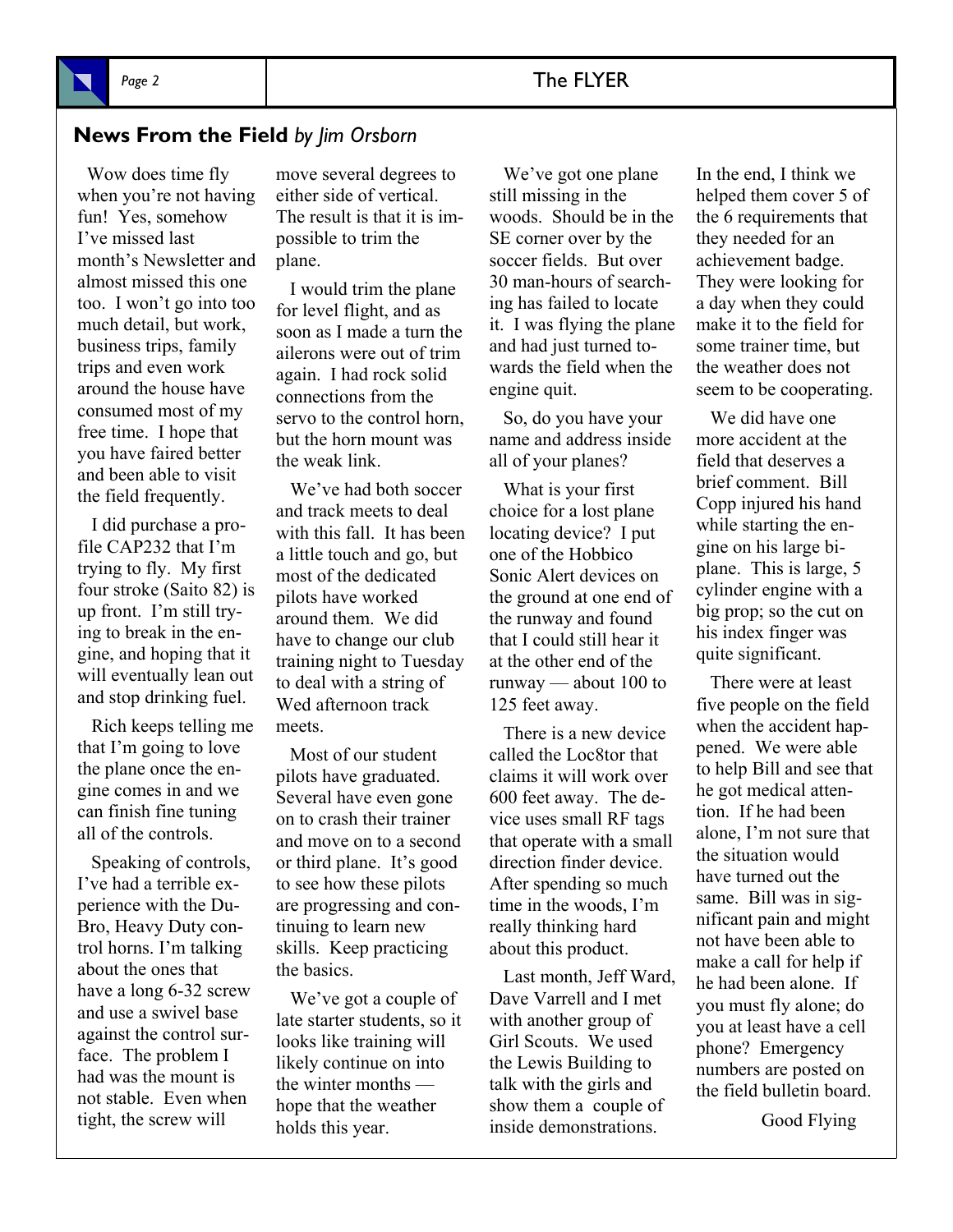### **Choosing Your Second Plane** *by Jim Orsborn*

 What was your second plane? Mine was a Sport Air 40, but most pilots don't want to spend the time needed to built a kit plane. So here are several suggestions that you might consider.

 I guess I'm trying to answer a question posed by one of our new pilots who solo'd this past summer. So I should probably remind him that our current guidelines say that new pilots should stick with a high wing plane until they have the skills needed to pass the unrestricted pilot test.

 Most of our students are starting with a Sig Kadet or similar, high wing trainer with a flat bottom wing. Woody followed these guidelines by using a modified Kadet wing. Starting with a replacement wing, Woody assembled it with no dihedral and split the ailerons so he had inboard flaps and outboard ailerons.

 Flying a Kadet with a zero dihedral wing will significantly change the plane's stability and roll characteristics. The trouble with flaps is that you really need a computer radio with flight modes to use them effectively. The reason is the elevator trim is different for flaps up versus flaps down.

 Another option would be to look at a high wing plane with either a symmetrical or a semisymmetrical wing. A small amount of dihedral is probably good as the new wing will likely result in a faster landing speed; as well as better inverted performance. The objective is to move towards a higher performance plane, but not make a

dramatic step up to a hyper sensitive model.

 Shortly after I soloed, I remember noticing how much faster an Avistar landing approach was as compared to the Kadet. Of course faster isn't necessarily bad, but you do need to be prepared.

 The Easy Sport 40 is another possibility. This plane is a shoulder wing plane with a symmetrical wing airfoil. Although this is not a high wing trainer, it does perform much like a trainer and does not have any bad flight tendencies. So I think it would be suitable as a second, transition airplane.

 Woody has also been seen at the field flying a Piper Cub J3. This is of course a high wing plane, but I'm not sure it should be included in the trainer category. I believe Woody has a large 4-stroke engine in his model. Instead of excess power, a scale model of the J3 Cub screams for scale power and much more gentle flight characteristics.

 A scale J3 Cub probably needs a 30 foot take-off run (versus 6 feet) and the pilot probably needs to dive first in order to make a loop. Just watch Scot Stewart fly his Cub and you'll see the level of difficulty involved flying a scale model with realistic power.